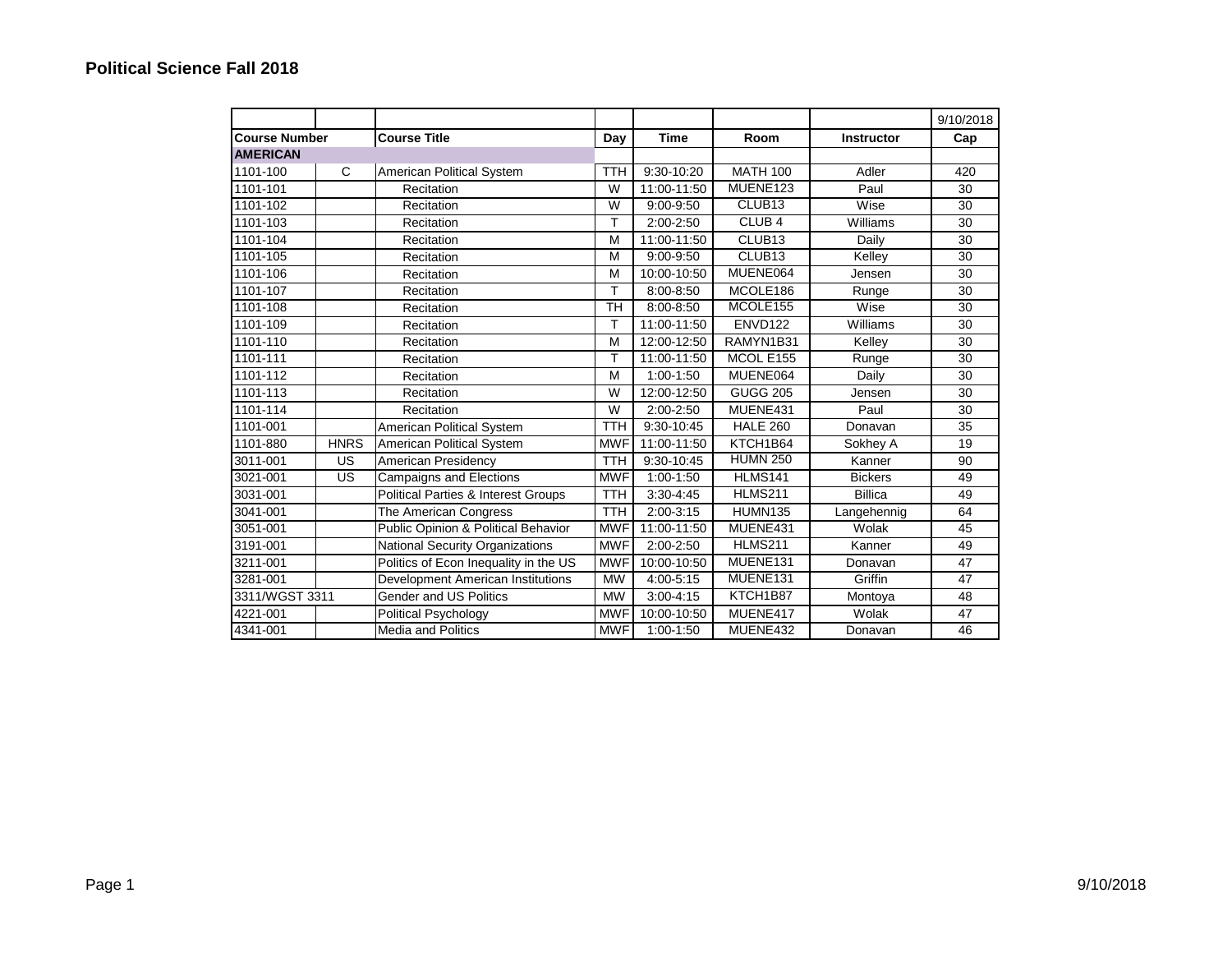| <b>COMPARATIVE</b> |             |                                            |            |               |                     |              |     |
|--------------------|-------------|--------------------------------------------|------------|---------------|---------------------|--------------|-----|
| 2012-100           | CS.         | Intro to Comparative Politics              | <b>MW</b>  | 10:00-10:50   | <b>MATH 100</b>     | Steinmo      | 420 |
| 2012-101           |             | Recitation                                 | M          | 9:00-9:50     | MCOLE158            | DeOliveira   | 30  |
| 2012-102           |             | Recitation                                 | M          | $1:00-1:50$   | DUANG2B60           | DeOliveira   | 30  |
| 2012-103           |             | <b>Recitation</b>                          | M          | 11:00-11:50   | GUGG3               | Huebert      | 30  |
| 2012-104           |             | Recitation                                 | W          | $9:00 - 9:50$ | MCOLE158            | Sajekaite    | 30  |
| 2012-105           |             | Recitation                                 | W          | 1:00-1:50     | STAD <sub>140</sub> | Harvey       | 30  |
| 2012-106           |             | Recitation                                 | W          | 11:00-11:50   | HALE260             | Sajekaite    | 30  |
| 2012-107           |             | Recitation                                 | M          | $3:00 - 3:50$ | MCOL E186           | Bessen       | 30  |
| 2012-108           |             | Recitation                                 | W          | 12:00-12:50   | EKLCE1B50           | Fite         | 30  |
| 2012-109           |             | Recitation                                 | F          | $9:00 - 9:50$ | CLUB <sub>13</sub>  | Marlar       | 30  |
| 2012-110           |             | Recitation                                 | F          | 12:00-12:50   | CLUB <sub>4</sub>   | Fite         | 30  |
| 2012-111           |             | Recitation                                 | W          | 2:00-2:50     | RAMYN1B31           | Harvey       | 30  |
| 2012-112           |             | Recitation                                 | F          | 10:00-10:50   | ECCR105             | Marlar       | 30  |
| 2012-113           |             | Recitation                                 | <b>TH</b>  | 2:00-2:50     | <b>KCEN N100</b>    | Huebert      | 30  |
| 2012-114           |             | Recitation                                 | M          | 2:00-2:50     | GUGG206             | Bessen       | 30  |
| 2012-130R          | <b>GSAP</b> | Intro to Comparative Politics GSAP         | <b>TTH</b> | 12:30-1:45    | ARNT N200           | Sokhey S     | 18  |
| 3062-001           |             | <b>Revolution &amp; Political Violence</b> | <b>MWF</b> | 10:00-10:50   | <b>HLMS 199</b>     | Young        | 88  |
| 3172-001           |             | Democracy in US and EU                     | <b>MWF</b> | 10:00-10:50   | HLMS211             | Derderyan    | 56  |
| 4252-001           |             | Politics of Ethnicity and Nationalism      | <b>MWF</b> | 2:00-2:50     | HLMS141             | Young        | 49  |
| 4012-001           | CS.         | Global Development                         | <b>TTH</b> | 3:30-4:45     | <b>HALE 230</b>     | <b>Baker</b> | 88  |
| 4002-001           | CS.         | Western European Politics                  | <b>TTH</b> | 12:30-1:45    | <b>BESC185</b>      | Hale         | 74  |
| 4062-001           | CS.         | <b>East European Politics</b>              | <b>MWF</b> | 9:00-9:50     | HLMS211             | Derderyan    | 46  |
| 4302-001           |             | <b>European Union Politics</b>             | MW         | 4:00-5:15     | ECON117             | Jupille      | 47  |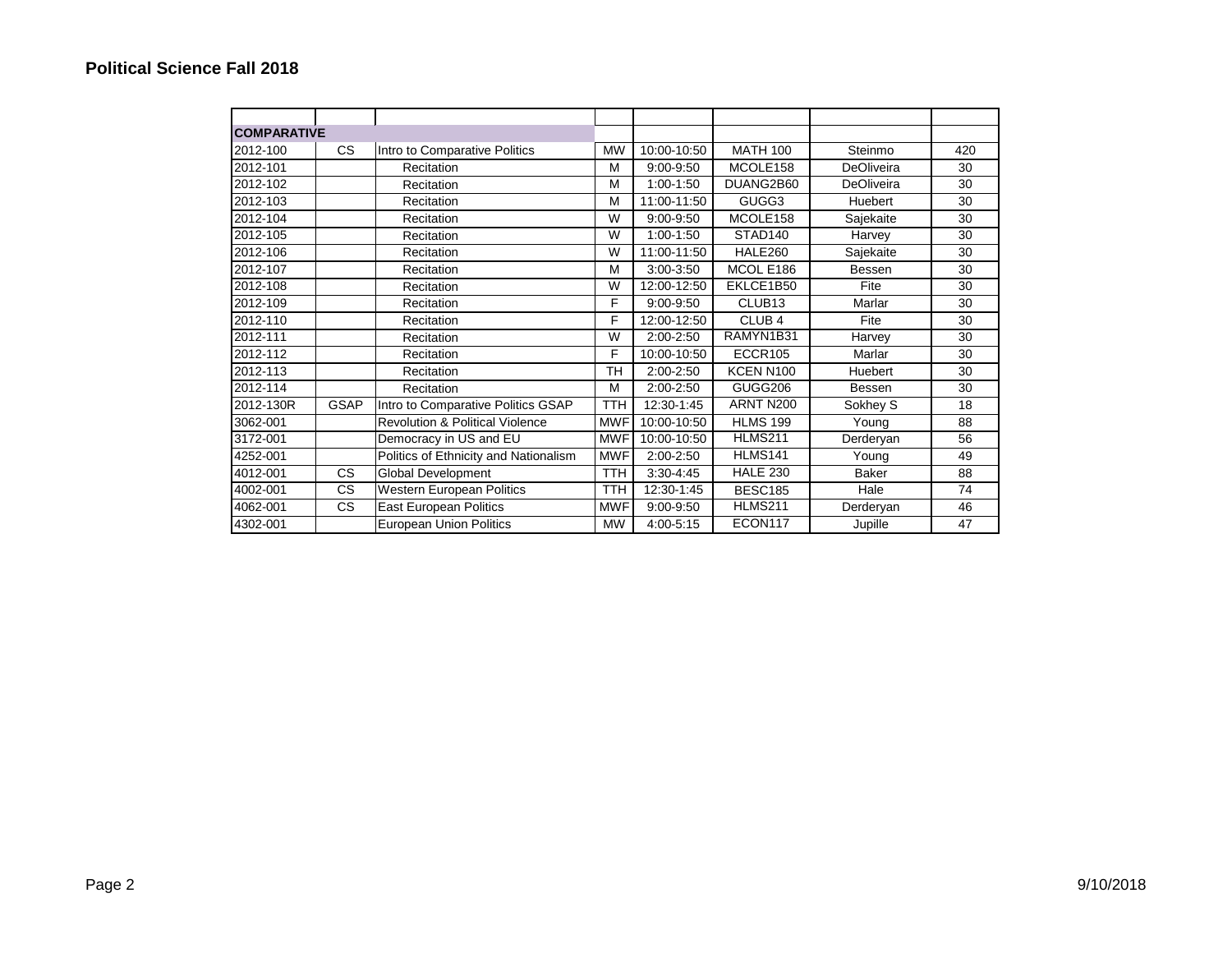| <b>INTERNATIONAL RELATIONS</b> |             |                                           |            |               |                     |                 |     |
|--------------------------------|-------------|-------------------------------------------|------------|---------------|---------------------|-----------------|-----|
| 2223-100                       | CS.         | Intro to International Relations          | <b>MW</b>  | 9:00-9:50     | <b>MATH 100</b>     | Tir             | 360 |
| 2223-101                       |             | Recitation                                | W          | 11:00-11:50   | CLUB <sub>13</sub>  | Bacovsky        | 30  |
| 2223-102                       |             | Recitation                                | M          | 10:00-10:50   | CLRE209             | Nadeau          | 30  |
| 2223-103                       |             | Recitation                                | W          | 12:00-12:50   | <b>CLRE301</b>      | Stallman        | 30  |
| 2223-104                       |             | Recitation                                | W          | 10:00-10:50   | <b>CLRE301</b>      | <b>Boyes</b>    | 30  |
| 2223-105                       |             | Recitation                                | W          | 11:00-11:50   | STAD 140            | <b>Stallman</b> | 30  |
| 2223-106                       |             | Recitation                                | M          | $1:00-1:50$   | <b>VAC 1B90</b>     | Foredyce        | 30  |
| 2223-107                       |             | Recitation                                | M          | 3:00-3:50     | HLMS211             | Foredyce        | 30  |
| 2223-108                       |             | Recitation                                | <b>TH</b>  | 2:00-2:50     | <b>ECCR151</b>      | <b>Boyes</b>    | 30  |
| 2223-109                       |             | Recitation                                | M          | 11:00-11:50   | DUANG2B60           | Chernoff        | 30  |
| 2223-110                       |             | Recitation                                | M          | $3:00 - 3:50$ | MUENEO64            | Chernoff        | 30  |
| 2223-111                       |             | Recitation                                | F          | 11:00-11:50   | STAD <sub>140</sub> | Nadeau          | 30  |
| 2223-112                       |             | Recitation                                | т          | 4:00-4:50     | KCEN N252           | Bacovsiy        | 30  |
| 2223-130R                      | <b>GSAP</b> | Intro to International Relations          | <b>MWF</b> | $1:00-1:50$   | ARNT N200           | Chan            | 18  |
| 3123-001                       |             | War, Peace, Strategic Defense             | TTH        | 9:30-10:45    | DUANG2B47           | Aydin           | 49  |
| 3123-002                       |             | War, Peace, Strategic Defense             | TTH        | 9:30-10:45    | <b>HLMS211</b>      | Roosevelt       | 49  |
| 3143-001                       | CS.         | <b>Current Affairs in Inter Relations</b> | <b>TTH</b> | 12:30-1:45    | RAMYN1B23           | Moya            | 74  |
| 3143-003                       | CS.         | <b>Current Affairs in Inter Relations</b> | TTH        | 12:30-1:45    | DUANG2B47           | Roosevelt       | 49  |
| 3163-001                       | US.         | American Foreign Policy                   | TTH        | 3:30-4:45     | <b>CLRE207</b>      | Aydin           | 74  |
| 3193-001                       |             | <b>International Behavior</b>             | <b>MWF</b> | 11:00-11:50   | HLMS211             | Chan            | 56  |
| 3213-001                       |             | International Pol Economy                 | <b>MWF</b> | 10:00-10:50   | MUENE113            | Park            | 48  |
| 4173-001                       |             | International Cooperation                 | <b>MWF</b> | $1:00-1:50$   | MUENE113            | Park            | 45  |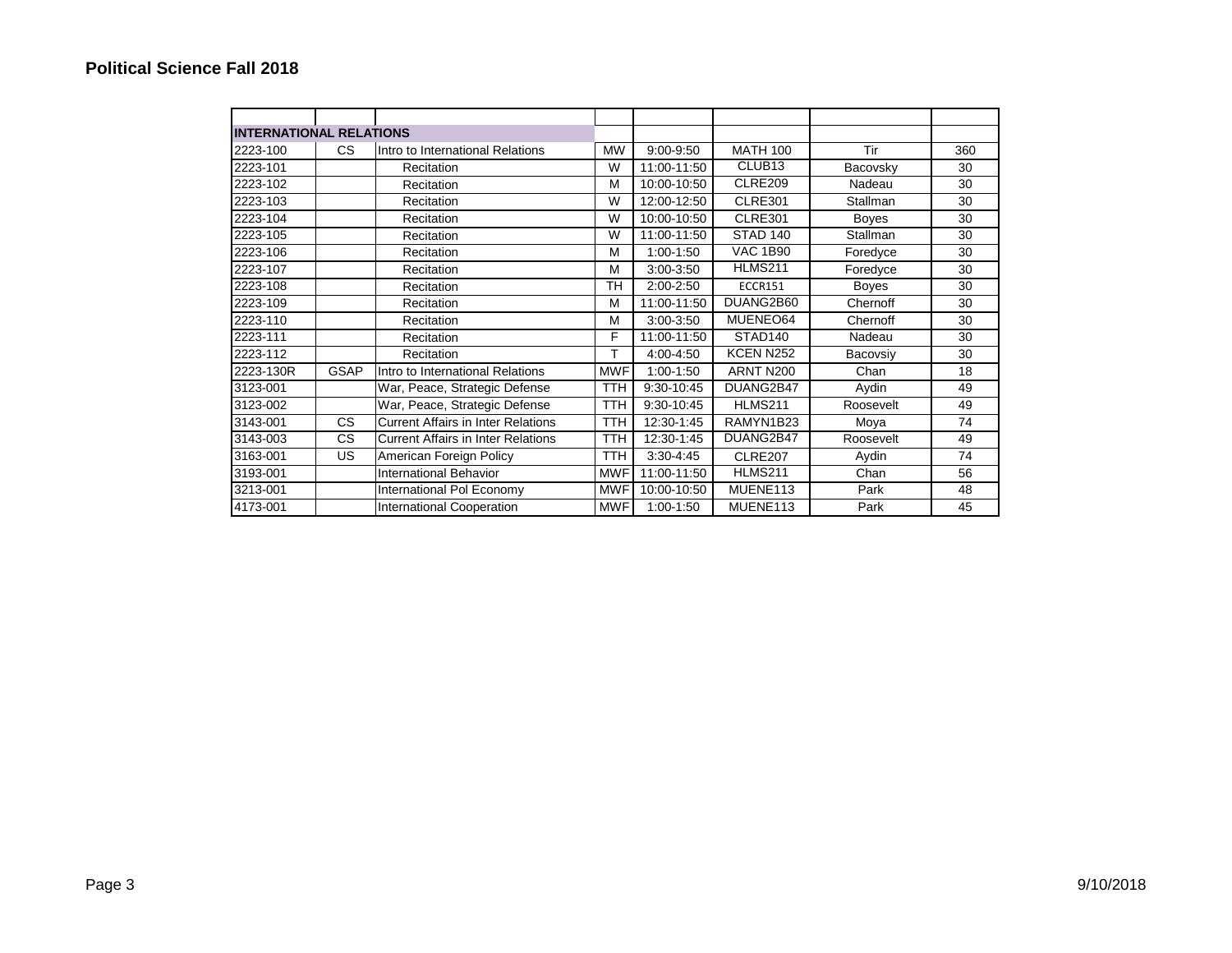| <b>POLITICAL THEORY</b>  |             |                                             |                  |               |                     |                |                 |
|--------------------------|-------------|---------------------------------------------|------------------|---------------|---------------------|----------------|-----------------|
| 2004-010                 | Ideals      | Survey: Western Political Thought           | <b>TTH</b>       | 11:00-11:50   | HUMN1B50            | Vanderheiden   | 240             |
| 2004-011                 |             | Recitation                                  | M                | $9:00 - 9:50$ | <b>CLRE 208</b>     | <b>Moss</b>    | 30              |
| 2004-012                 |             | Recitation                                  | T                | 3:30-4:20     | MUEN E064           | Kim            | 30              |
| 2004-013                 |             | Recitation                                  | M                | 2:00-2:50     | MUENE431            | <b>Moss</b>    | 30              |
| 2004-014                 |             | Recitation                                  | W                | 2:00-2:50     | DUANG131            | Kim            | 30              |
| 2004-015                 |             | Recitation                                  | M                | 1:00-1:50     | GUGG3               | Killen         | 30              |
| 2004-016                 |             |                                             | M                | 9:00-9:50     | ECON <sub>13</sub>  | Killen         | 30              |
|                          |             | Recitation                                  | W                |               | DUANG2B60           |                | $\overline{30}$ |
| 2004-017                 |             | Recitation                                  | $\overline{T}$ H | 1:00-1:50     | <b>CLRE301</b>      | Flagstad       |                 |
| 2004-018                 |             | Recitation                                  |                  | 8:00-8:50     | <b>CLRE207</b>      | Flagstad       | 30<br>49        |
| 3054-001                 | Ideals      | American Political Thought                  | <b>MWF</b>       | 11:00-11:50   |                     | Donavan        |                 |
| 4714-001                 |             | Liberalism and Its Critics                  | <b>TTH</b>       | 11:00-12:15   | <b>HLMS211</b>      | Allen          | 40              |
| 4734-002                 |             | Politics and Literature                     | W                | 4:30-7:00     | HLMS141             | Allen          | 40              |
| <b>METHODOLOGY</b>       |             |                                             |                  |               |                     |                |                 |
| 2075-010                 | <b>MATH</b> | <b>Quantitative Methods</b>                 | <b>MW</b>        | 12:00-12:50   | <b>VAC 1B20</b>     | Philips        | 195             |
| 2075-011                 |             | Recitation                                  | M                | 11:00-11:50   | STAD140             | Shapiro        | 24              |
| 2075-012                 |             | Recitation                                  | W                | 11:00-11:50   | RAMYN1B31           | Johnson        | 24              |
| 2075-013                 |             | Recitation                                  | M                | 1:00-1:50     | STAD <sub>135</sub> | MolinaGarzon   | 24              |
| 2075-014                 |             | Recitation                                  | W                | 3:00-3:50     | <b>HALE 236</b>     | Johnson        | 24              |
| 2075-015                 |             | Recitation                                  | M                | 2:00-2:50     | DUANG131            | Palmer         | 24              |
| 2075-016                 |             | Recitation                                  | M                | $3:00 - 3:50$ | STAD140             | MolinaGarzon   | 25              |
| 2075-017                 |             | Recitation                                  | M                | 10:00-10:50   | RAMYN1B31           | Palmer         | 25              |
| 2075-018                 |             | Recitation                                  | W                | 3:00-3:50     | ECCR155             | Shapiro        | 25              |
| 3105-001                 | <b>MATH</b> | Designing Social Inquiry                    | <b>MWF</b>       | 11:00-11:50   | HUMN1B80            | Roosevelt      | 74              |
| 3155-001                 |             | Survey Design and Analysis                  | <b>TTH</b>       | $3:30 - 4:45$ | RAMYN1B23           | Stapleton      | 64              |
| 3225-001                 |             | <b>Strategy &amp; Politics</b>              | <b>MWF</b>       | $1:00 - 1:50$ | HLMS241             | Strayhorn      | 49              |
| 4715-800                 |             | Honors Pol Science Seminar                  | <b>TH</b>        | 3:30-6:00     | MUENE114            | Fitzgerald     | 19              |
| <b>POLICY</b>            |             |                                             |                  |               |                     |                |                 |
| 2106-001                 |             | Intro to Public Policy Analysis             | <b>TTH</b>       | $3:30 - 4:45$ | HUMN1B80            | Emmelhainz     | 74              |
| 2116-880                 | <b>HNRS</b> | <b>Environ Policy &amp; Policy Analysis</b> | <b>TTH</b>       | 9:30-10:45    | LIBRM498            | Andersson      | 19              |
| 3206-001                 |             | The Environment & Public Policy             | <b>TTH</b>       | 12:30-1:45    | <b>HUMN 250</b>     | <b>Billica</b> | 97              |
| 3206-003                 |             | The Environment & Public Policy             | <b>TTH</b>       | 12:30-1:45    | HUMN1B80            | Huebert        | 48              |
| <b>GENERAL</b>           |             |                                             |                  |               |                     |                |                 |
| 4938-800                 |             | Internship in Colorado Government           | <b>TBA</b>       |               |                     | <b>Billica</b> | 25              |
| FYSM 1000-021            |             | Seminar: Intro to Political Dialogue        | <b>MWF</b>       | 10:00-10:50   |                     | Baird          | 19              |
| FYSM 1000-014            |             | Seminar: Playing Politics                   | <b>MWF</b>       | 3:00-3:50     |                     | Ferguson       | 19              |
| <b>GRADUATE SEMINARS</b> |             |                                             |                  |               |                     |                |                 |
| 7008-001                 |             | <b>Teaching Political Science</b>           | W                | 2:00-2:50     | CLUB <sub>10</sub>  | Sokhey S       | 15              |
| 7031-001                 |             | Attitudes & Behavior                        | M                | $2:00 - 4:30$ | KTCH 1B31           | Sokhey A       | 15              |
| 7151-001                 |             | Subnational Politics & Governance           | M                | 4:35-7:05     | KTCH 1B31           | <b>Bickers</b> | 15              |
| 7075-001                 |             | Scope & Methods                             | T                | 2:00-4:30     | KTCH 1B31           | Boulding       | 15              |
| 7155-001                 |             | MLE & GML                                   | T                | $4:35 - 7:05$ | KTCH 1B31           | Philips        | 15              |
| 7085-001                 |             | Intro Pol Science Data Analysis             | W                | 3:30-6:00     | KTCH 1B31           | <b>Baird</b>   | 15              |